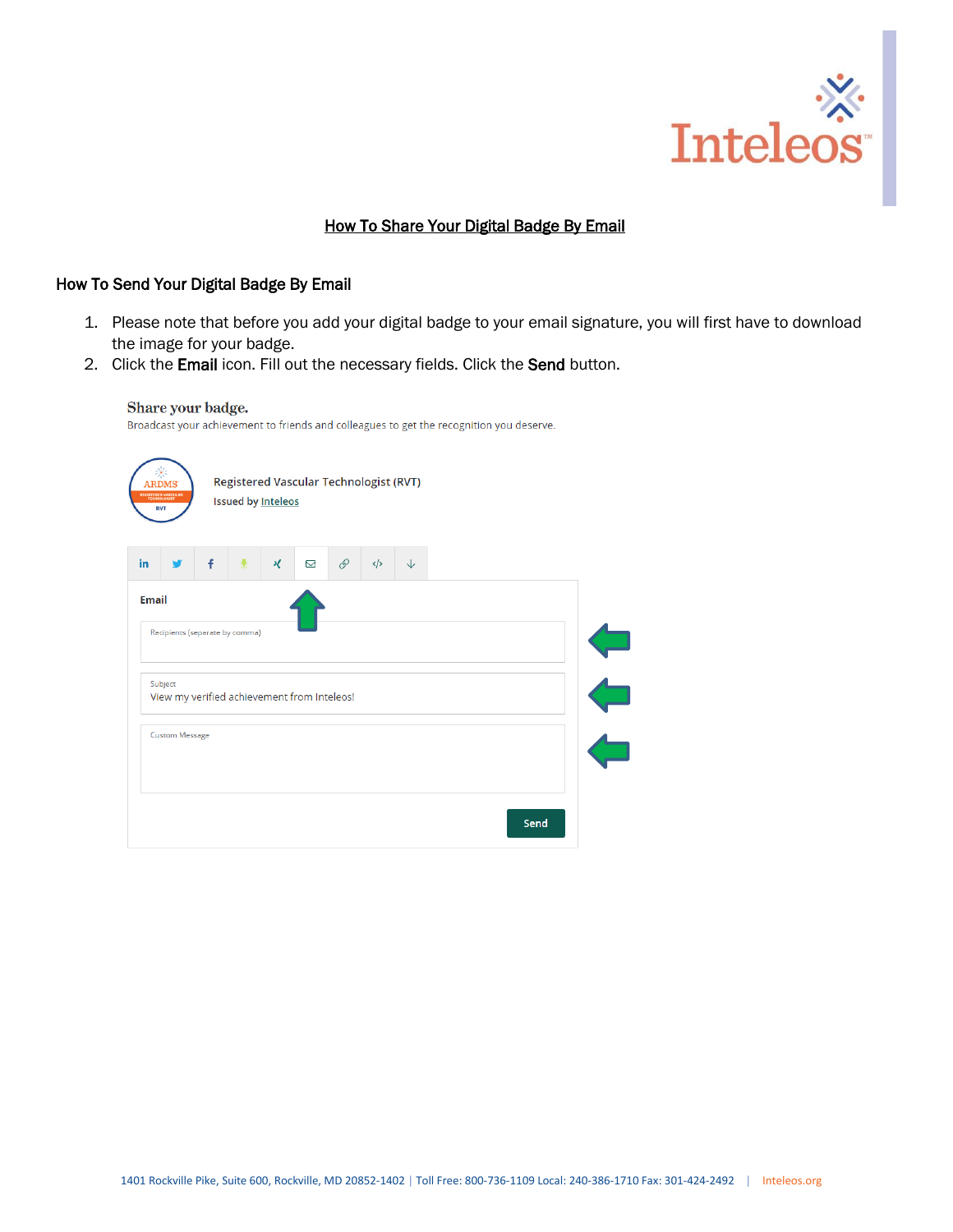

## How To Add Your Digital Badge To Your Email Signature

I

1. Open your email application (this example uses Outlook). Then click on New Email in the upper left-hand corner.

| e<br>٠                      |                                                                                                                                  |                |                            | <b>Search Tools</b>         | <b>Attachment Tools</b>                                     |                          |
|-----------------------------|----------------------------------------------------------------------------------------------------------------------------------|----------------|----------------------------|-----------------------------|-------------------------------------------------------------|--------------------------|
| File<br>Home                | Send / Receive                                                                                                                   | Folder<br>View | Help                       | Search                      | <b>Attachments</b>                                          | V                        |
| New<br>New<br>Email Items * | <b>K</b> Ignore<br>IIII<br>$\overline{\mathbb{F}_{\mathbb{X}}}$ Clean Up $\overline{\phantom{a}}$<br>Delete Archive<br>So Junk * | Reply          | Reply Forward<br>All       | Meeting<br>局™-<br>【n More - | Move to: ?<br>$\triangleright$ Team Email<br>Reply & Delete | $\checkmark$<br>岁        |
| New                         | Delete                                                                                                                           |                | Respond                    |                             |                                                             | Quick St                 |
|                             | UPDATES AVAILABLE Updates for Office are ready to be installed, but first we need to close some apps.                            |                |                            |                             |                                                             | Upd.                     |
| ▲ Favorites                 |                                                                                                                                  |                | How To                     |                             | $\times$<br>Current Folder                                  | $\overline{\phantom{a}}$ |
| Inbox 22                    |                                                                                                                                  |                |                            |                             |                                                             |                          |
| <b>Sent Items</b>           |                                                                                                                                  |                | Sent Items                 |                             | $\uparrow$<br>By Date $\vee$                                |                          |
|                             |                                                                                                                                  |                | $\blacktriangleleft$ Today |                             |                                                             | ┻                        |
|                             |                                                                                                                                  |                |                            | Incoida Horekonroador       | Ωı                                                          |                          |

2. Once you click the New Email button, a new email screen will appear in another window.

| $\boxplus$<br>$\alpha$ e $\gamma$ e $\alpha$<br>Untitled - Message (HTML)                                                                                                                                                                                                                                                                                                                                                                                                                                                                                                                                                                                                                                                                                                               | $\begin{array}{ccccccccccccccl} \boxtimes & & & - & & \square & & \times \end{array}$ |
|-----------------------------------------------------------------------------------------------------------------------------------------------------------------------------------------------------------------------------------------------------------------------------------------------------------------------------------------------------------------------------------------------------------------------------------------------------------------------------------------------------------------------------------------------------------------------------------------------------------------------------------------------------------------------------------------------------------------------------------------------------------------------------------------|---------------------------------------------------------------------------------------|
| Q Tell me what you want to do<br>Options<br>Format Text<br>Review<br>Help<br>File<br>Insert<br>Message                                                                                                                                                                                                                                                                                                                                                                                                                                                                                                                                                                                                                                                                                  |                                                                                       |
| Follow Up +<br>$\trianglerighteq$<br>X Cut<br>$\emptyset$<br>8 <sup>0</sup><br>$\mathbb{Z}$<br>Ĥ<br>$\boxtimes$<br>5<br>$\overline{\ \cdot \ ]11 \quad \  \  \, \overline{\ \cdot \ }}\ \ \overline{A}^{\circ}\ \ \overline{A}^{\circ}\ \ \Big  \ \overline{\vdots} \ \ \overline{\vdots} \ \ \overline{\vdots} \ \ \overline{\vdots}\ \ \overline{\phantom{A}}\ \ \overline{\phantom{A}}\ \overline{\phantom{A}}\ \overline{\phantom{A}}$<br>High Importance<br>LA Copy<br>Office<br>Paste<br>Address Check<br>Attach Attach Signature<br>$B$ $I$ $\underline{\cup}$ $\underline{\angle}$ $\cdot$ $\underline{A}$ $\cdot$ $\equiv$<br>동물 표현<br>$\bullet$ $\blacktriangleright$ Format Painter<br>File * Item *<br>Book Names<br>$\downarrow$ Low Importance<br>Add-ins<br>$\mathbf{v}$ |                                                                                       |
| Clipboard<br>5 Add-ins<br>$\mathbb{R}$<br><b>Basic Text</b><br>Names<br>Include<br>Tags<br>51                                                                                                                                                                                                                                                                                                                                                                                                                                                                                                                                                                                                                                                                                           | $\boldsymbol{\wedge}$                                                                 |
| $\mathsf{To} \dots$<br>$\triangleright$<br>Cc<br>Send<br>Subject                                                                                                                                                                                                                                                                                                                                                                                                                                                                                                                                                                                                                                                                                                                        |                                                                                       |
|                                                                                                                                                                                                                                                                                                                                                                                                                                                                                                                                                                                                                                                                                                                                                                                         |                                                                                       |
|                                                                                                                                                                                                                                                                                                                                                                                                                                                                                                                                                                                                                                                                                                                                                                                         |                                                                                       |
|                                                                                                                                                                                                                                                                                                                                                                                                                                                                                                                                                                                                                                                                                                                                                                                         |                                                                                       |
|                                                                                                                                                                                                                                                                                                                                                                                                                                                                                                                                                                                                                                                                                                                                                                                         |                                                                                       |
|                                                                                                                                                                                                                                                                                                                                                                                                                                                                                                                                                                                                                                                                                                                                                                                         |                                                                                       |
|                                                                                                                                                                                                                                                                                                                                                                                                                                                                                                                                                                                                                                                                                                                                                                                         |                                                                                       |
|                                                                                                                                                                                                                                                                                                                                                                                                                                                                                                                                                                                                                                                                                                                                                                                         |                                                                                       |
|                                                                                                                                                                                                                                                                                                                                                                                                                                                                                                                                                                                                                                                                                                                                                                                         |                                                                                       |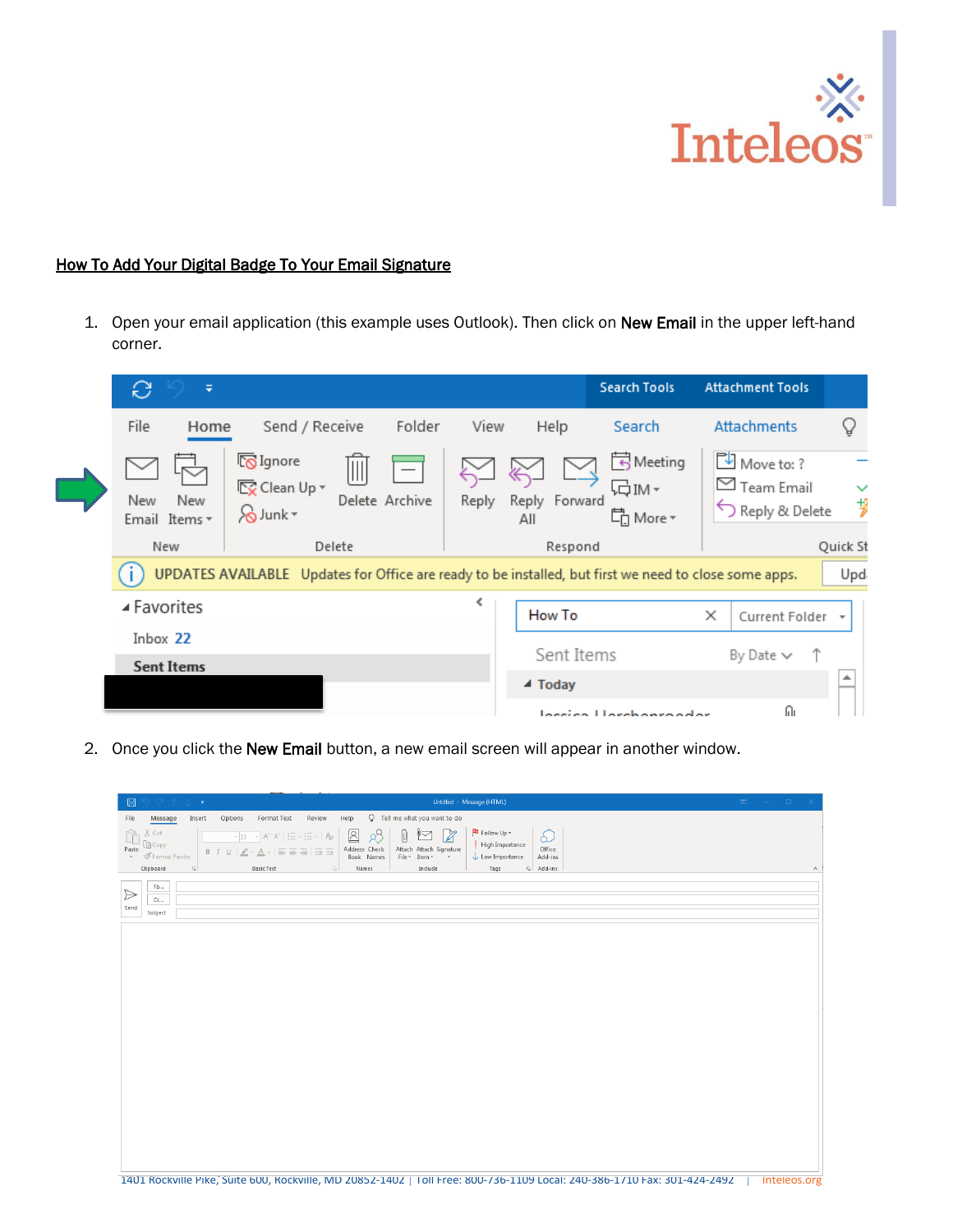

3. Click Insert in the upper left-hand corner.

| ⊞                                 | タピィしゃ                              |                         |         |                                                                                                                                                                                       |                         |                     |                  |                                                    |                        | Untitled - Message (HTML)                                                                        |
|-----------------------------------|------------------------------------|-------------------------|---------|---------------------------------------------------------------------------------------------------------------------------------------------------------------------------------------|-------------------------|---------------------|------------------|----------------------------------------------------|------------------------|--------------------------------------------------------------------------------------------------|
| File                              | Message                            | Insert                  | Options | Format Text                                                                                                                                                                           | Review                  | Help                | v                | Tell me what you want to do                        |                        |                                                                                                  |
| Paste<br>$\overline{\phantom{a}}$ | X Cut<br>[@ Copy<br>Format Painter |                         |         | $\mathbf{r}$ 11 $\mathbf{r}$ A A $\mathbf{A}$ $\mathbf{r}$ $\mathbf{r}$ = $\mathbf{r}$ $\mathbf{r}$ = $\mathbf{r}$ $\mathbf{r}$<br>B <i>I</i> U   <u>Ø</u> ∗ <u>A</u> ∗   를 를 틀   로 표 |                         | A <br>Address Check | 68<br>Book Names | ⊮<br>U<br>Attach Attach Signature<br>File * Item * | $\mathbb{Z}$<br>$\sim$ | $\overline{\phantom{a}}$ Follow Up $\overline{\phantom{a}}$<br>High Importance<br>Low Importance |
|                                   | Clipboard                          | $\overline{\mathrm{D}}$ |         | <b>Basic Text</b>                                                                                                                                                                     | $\overline{\mathbb{R}}$ |                     | Names            | Include                                            |                        | Tags<br>$\overline{\Gamma_{20}}$                                                                 |
| Send                              | To<br>Cc<br>Subject                |                         |         |                                                                                                                                                                                       |                         |                     |                  |                                                    |                        |                                                                                                  |

4. The insert menu will appear, click on the Signature option



5. Once you click on the Signature option, The Signatures menu option will be available. Click on Signatures.

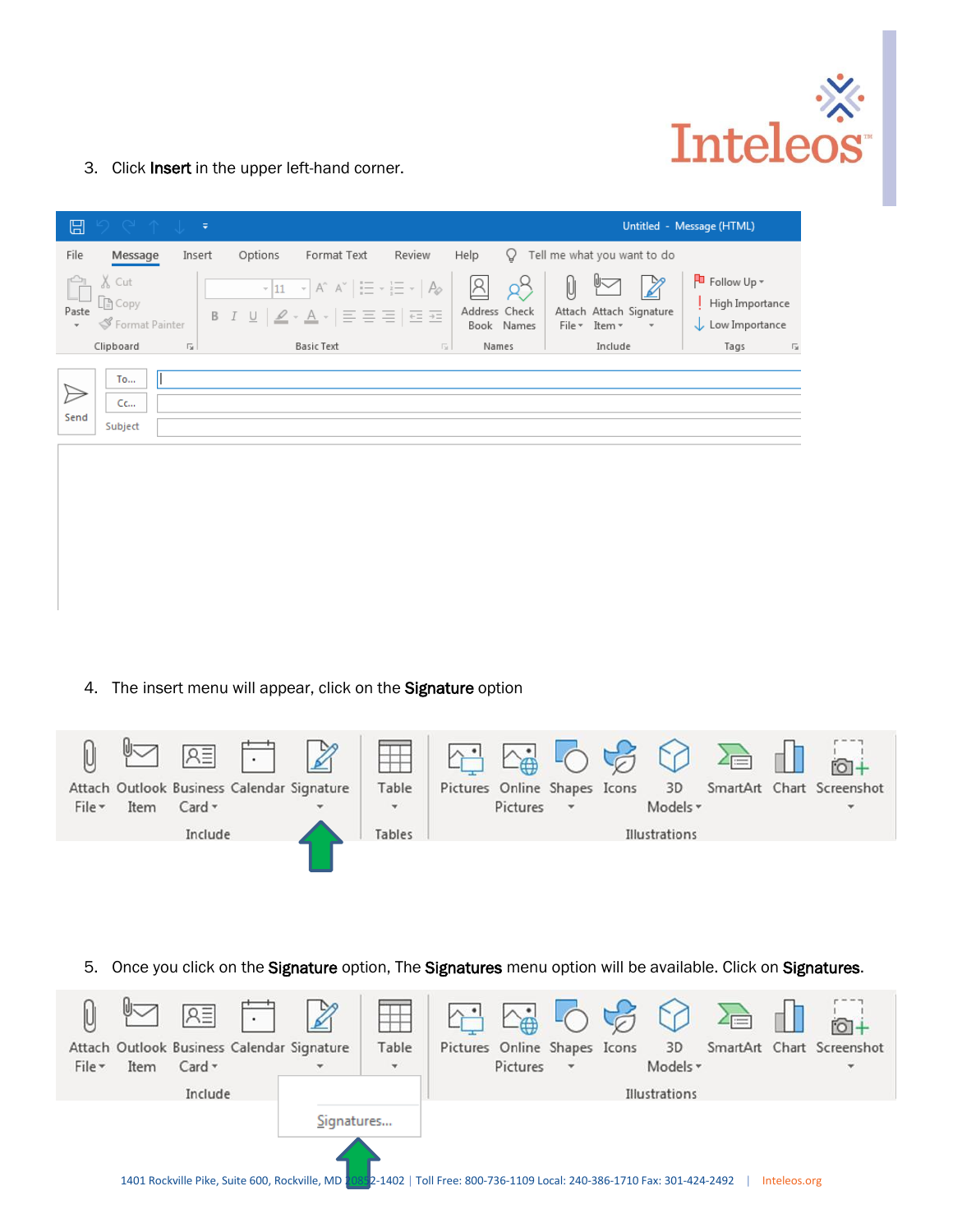

6. Once you click on Signatures, you will be brought to the menu below. Click the New button to create a new email signature for your digital badge or badges.

| E-mail Signature                 | Personal Stationery    |                      |           |                                                                      |                                  |                      |
|----------------------------------|------------------------|----------------------|-----------|----------------------------------------------------------------------|----------------------------------|----------------------|
| Select signature to edit         |                        |                      |           | Choose default signature                                             |                                  |                      |
|                                  |                        |                      | A.        | E-mail account:                                                      |                                  | ۰                    |
|                                  |                        |                      |           | New messages:                                                        | (none)                           | ۰                    |
|                                  |                        |                      |           | Replies/forwards:                                                    | (none)                           | $\blacktriangledown$ |
| Delete                           | <b>New</b>             | Save                 | Rename    |                                                                      |                                  |                      |
| Edit signature<br>Calibri (Body) | $\mathsf B$<br>ᆌ<br>Iш | $\cal I$<br>$\sqcup$ | Automatic | $\blacksquare$ $\blacksquare$ $\equiv$ $\equiv$ $\equiv$ $\parallel$ | ê.<br><b>&amp; Business Card</b> | \$                   |
|                                  |                        |                      |           |                                                                      |                                  | ┻                    |
|                                  |                        |                      |           |                                                                      |                                  |                      |
|                                  |                        |                      |           |                                                                      |                                  |                      |
|                                  |                        |                      |           |                                                                      |                                  |                      |
|                                  |                        |                      |           |                                                                      |                                  |                      |
|                                  |                        |                      |           |                                                                      |                                  |                      |
|                                  |                        |                      |           |                                                                      |                                  | ÷                    |
|                                  |                        |                      |           |                                                                      | <br>OK                           | Cancel               |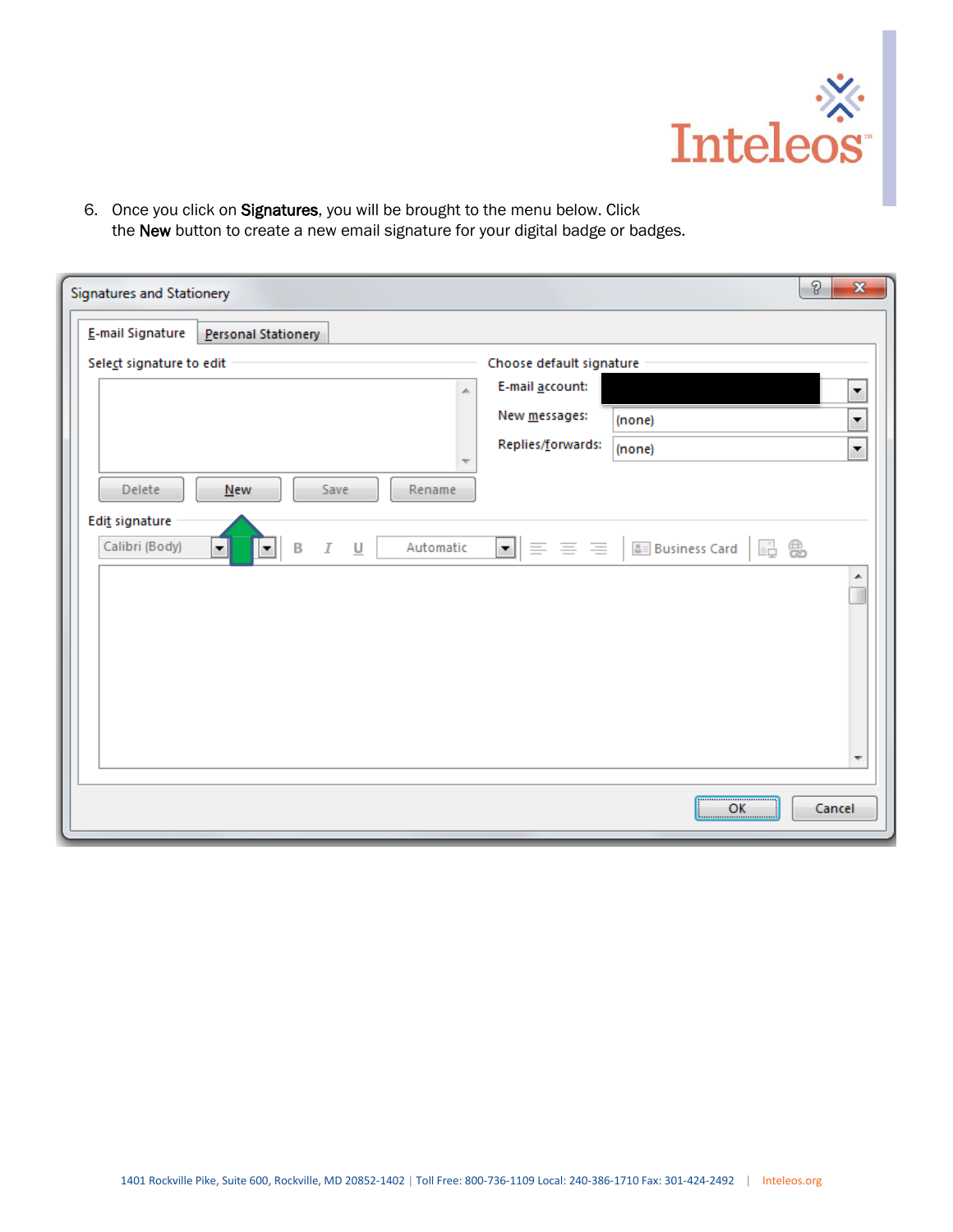

7. Once your click on the New button, the New Signature field will appear. Name your new signature. Then click OK.

| <b>Signatures and Stationery</b>                                                                                                                                            |    | 7 | ×                            |
|-----------------------------------------------------------------------------------------------------------------------------------------------------------------------------|----|---|------------------------------|
| E-mail Signature<br><b>Personal Stationery</b>                                                                                                                              |    |   |                              |
| Choose default signature<br>Select signature to edit                                                                                                                        |    |   |                              |
| $\times$<br>?<br>E-mail account:<br>New Signature<br>New messages:<br>(none)<br>Type a name for this signature:                                                             |    |   | $\checkmark$<br>$\checkmark$ |
| Digital Badge Signature<br>Replies/forwards:<br>(none)                                                                                                                      |    |   | $\checkmark$                 |
| OK<br>Cancel<br>Rename                                                                                                                                                      |    |   |                              |
| Edit signature                                                                                                                                                              |    |   |                              |
| Calibri (Body)<br>3 Business Card 금 &<br>11<br>Automatic<br>$\vee$ $\equiv$ $\equiv$ $\equiv$ $\perp$<br>В<br>Ι<br>$\underline{\mathsf{u}}$<br>$\checkmark$<br>$\checkmark$ |    |   | ۸                            |
|                                                                                                                                                                             |    |   |                              |
|                                                                                                                                                                             |    |   |                              |
|                                                                                                                                                                             |    |   |                              |
|                                                                                                                                                                             |    |   |                              |
|                                                                                                                                                                             |    |   | v                            |
| Get signature templates                                                                                                                                                     |    |   |                              |
|                                                                                                                                                                             | OK |   | Cancel                       |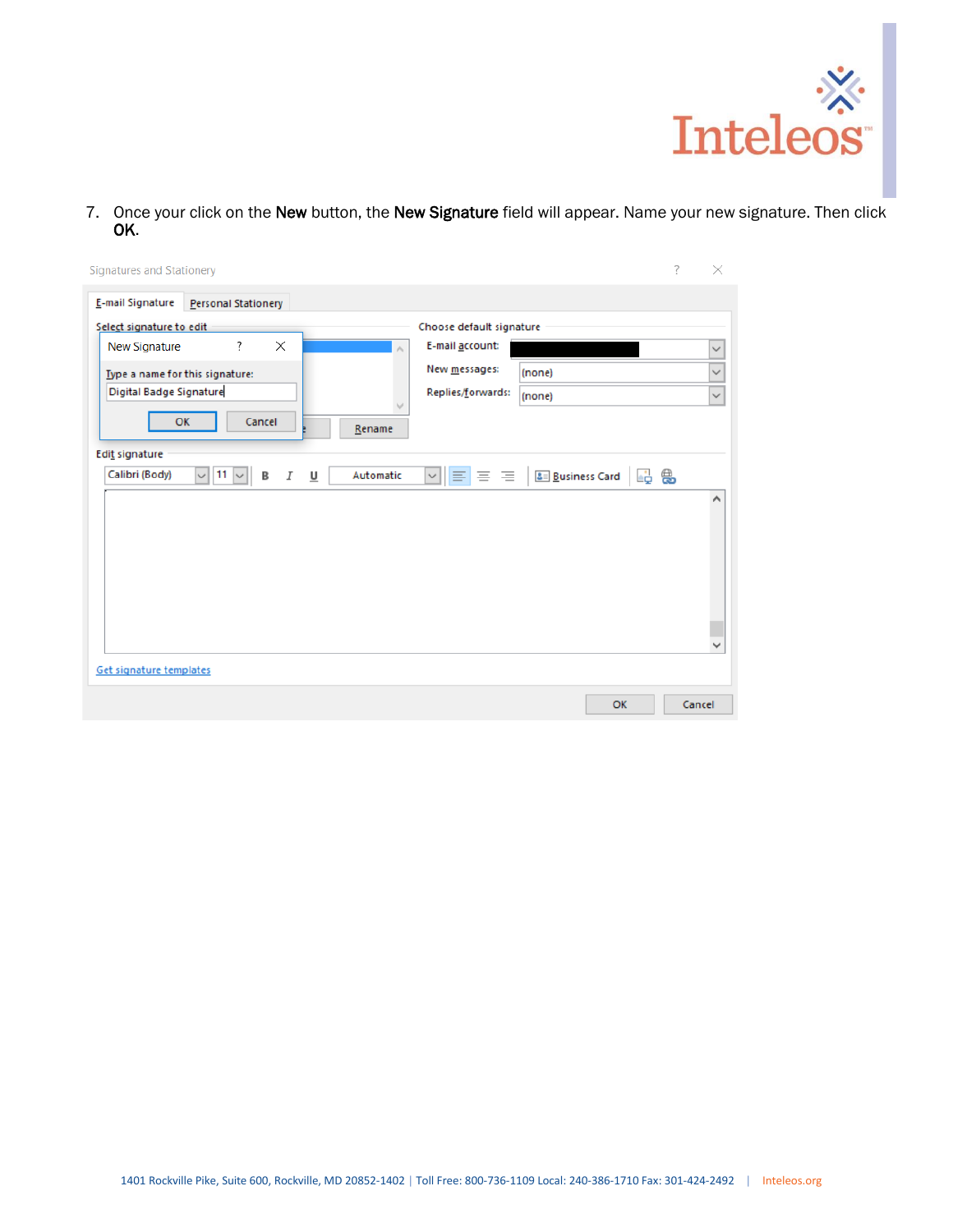

8. Once you click OK, your new signature will be selected in the upper left-hand corner. Now you create your new signature in the pane below.

| <b>Signatures and Stationery</b>                                                                                                                                               | ? | $\times$     |
|--------------------------------------------------------------------------------------------------------------------------------------------------------------------------------|---|--------------|
| E-mail Signature<br><b>Personal Stationery</b>                                                                                                                                 |   |              |
| Select signature to edit<br>Choose default signature                                                                                                                           |   |              |
| E-mail account:<br>$\rho_{\rm{b}}$<br>Digital Badge Signature                                                                                                                  |   | $\checkmark$ |
| New messages:<br>(none)                                                                                                                                                        |   | $\checkmark$ |
| Replies/forwards:<br>(none)                                                                                                                                                    |   | $\checkmark$ |
| <b>Delete</b><br><b>New</b><br>Save<br>Rename                                                                                                                                  |   |              |
| Edit signature                                                                                                                                                                 |   |              |
| Franklin Gothic Bo $\sim$ 10 $\sim$<br>$\vee$ $\equiv$ $\equiv$ $\equiv$ $\Box$<br><b>&amp;</b> Business Card<br>品 急<br>Automatic<br>$\cal I$<br>B<br>$\underline{\mathsf{u}}$ |   |              |
|                                                                                                                                                                                |   | ۸            |
|                                                                                                                                                                                |   |              |
|                                                                                                                                                                                |   |              |
|                                                                                                                                                                                |   |              |
|                                                                                                                                                                                |   |              |
|                                                                                                                                                                                |   | $\checkmark$ |
| Get signature templates                                                                                                                                                        |   |              |
| OK                                                                                                                                                                             |   | Cancel       |

9. Type the appropriate information (your name, title, place of employment, contact number, and email address) in the Edit Signature pane. Then click the Image button above the Edit Signature pane.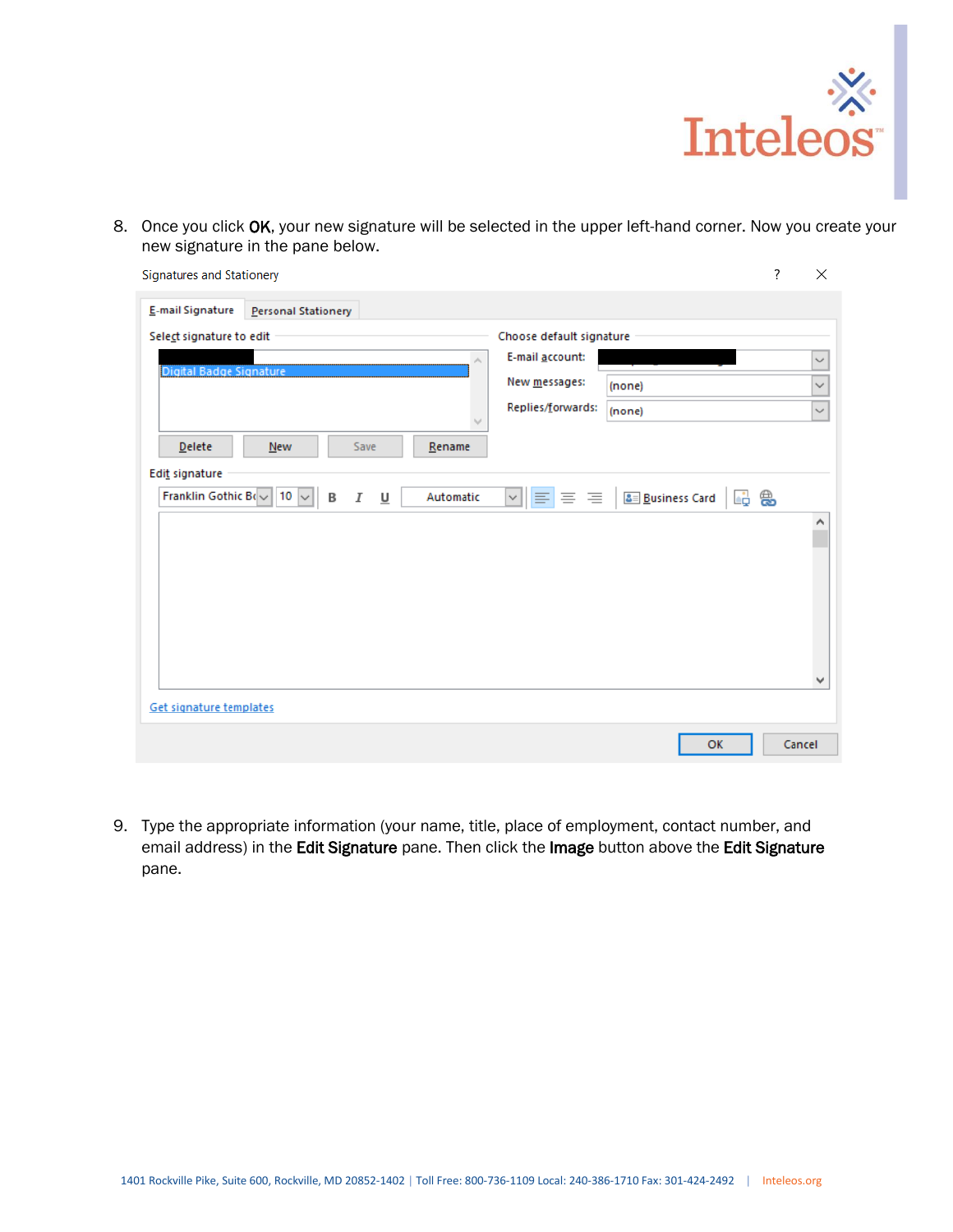

10. Once you click the Image button, you will then be brought to the Insert Pictures menu. Navigate to where you saved your digital badge (please note you would have had to save your digital badges prior to this step in order to access your digital badge). Once you find your badge select it, and then click the Insert button.

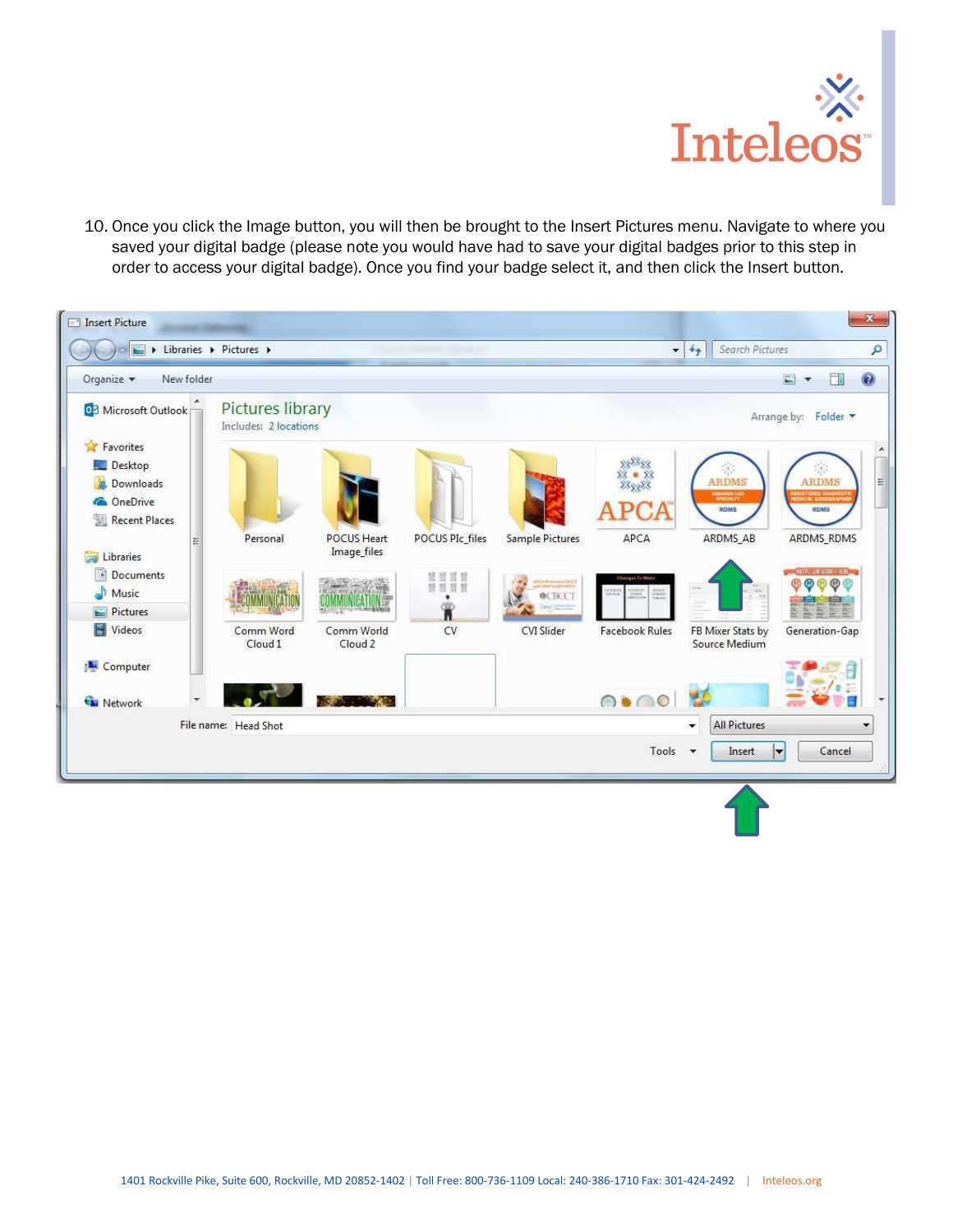

11. Once your digital badge is inserted into your signature, right click the digital badge. A menu will appear, click the Picture... option. You will then be able to adjust the images size etc here. Once you are done with your changes, click the OK button.



12. Once you have adjusted your digital badge, you can now add the appropriate hyperlink to your badge. To hyperlink your badge, navigate to your Credly account and copy the hyperlink of the badge(s) you want to hyperlink in your signature.

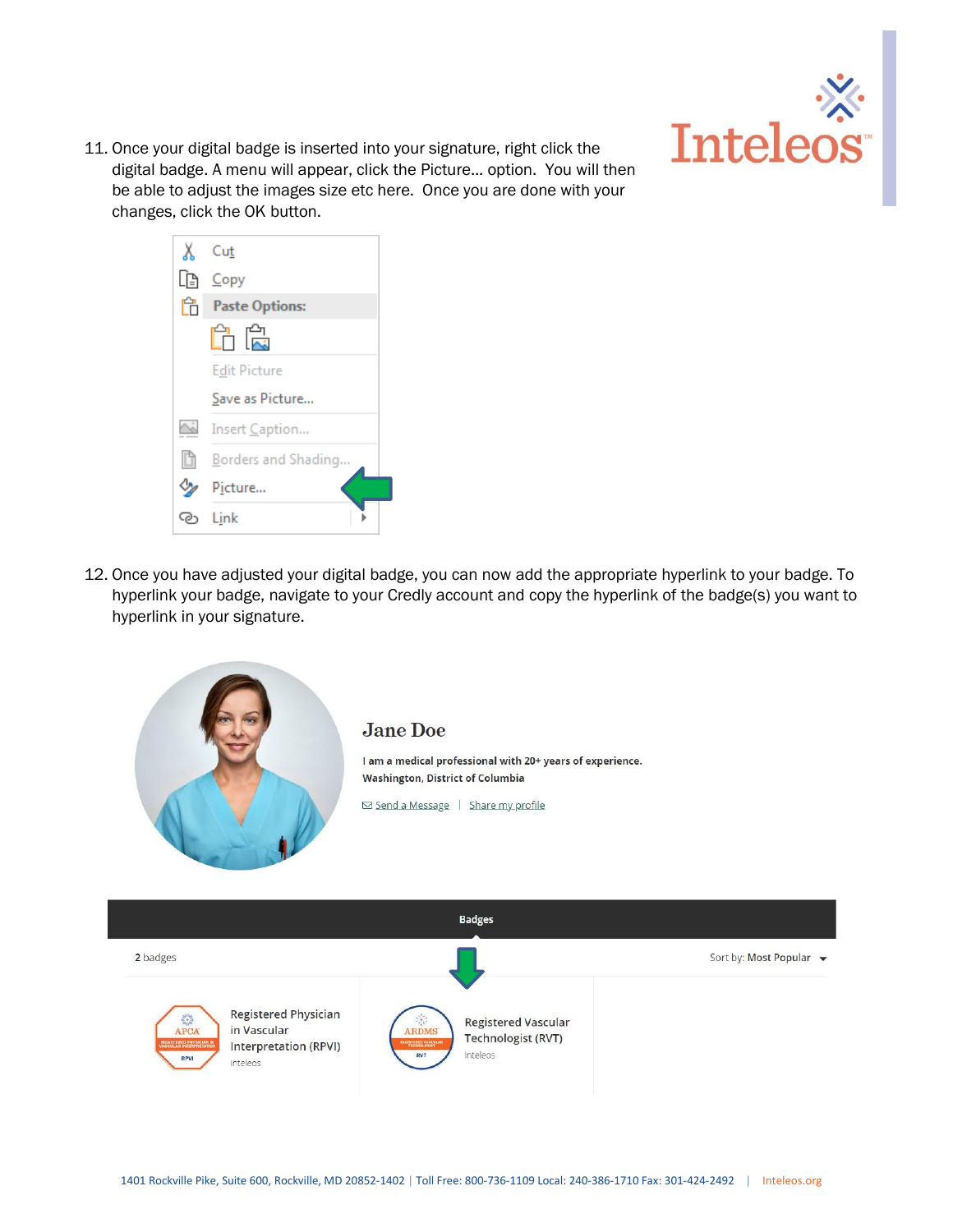

13. Once you click on the digital badge you want to share, you will be brought to the page below. Click the Share button.







**Type:** Certification

# Registered Vascular Technologist (RVT)

## **Issued by Inteleos**

The Registered Vascular Technologist (RVT) certification raises the standard of vascular ultrasound practice worldwide and promotes best practices for enhanced patient safety. It is designed to certify medical professionals in the vascular ultrasound field. By earning the RVT certification, healthcare professionals gain a critical edge in promoting public safety in vascular ultrasound.

#### **Skills**

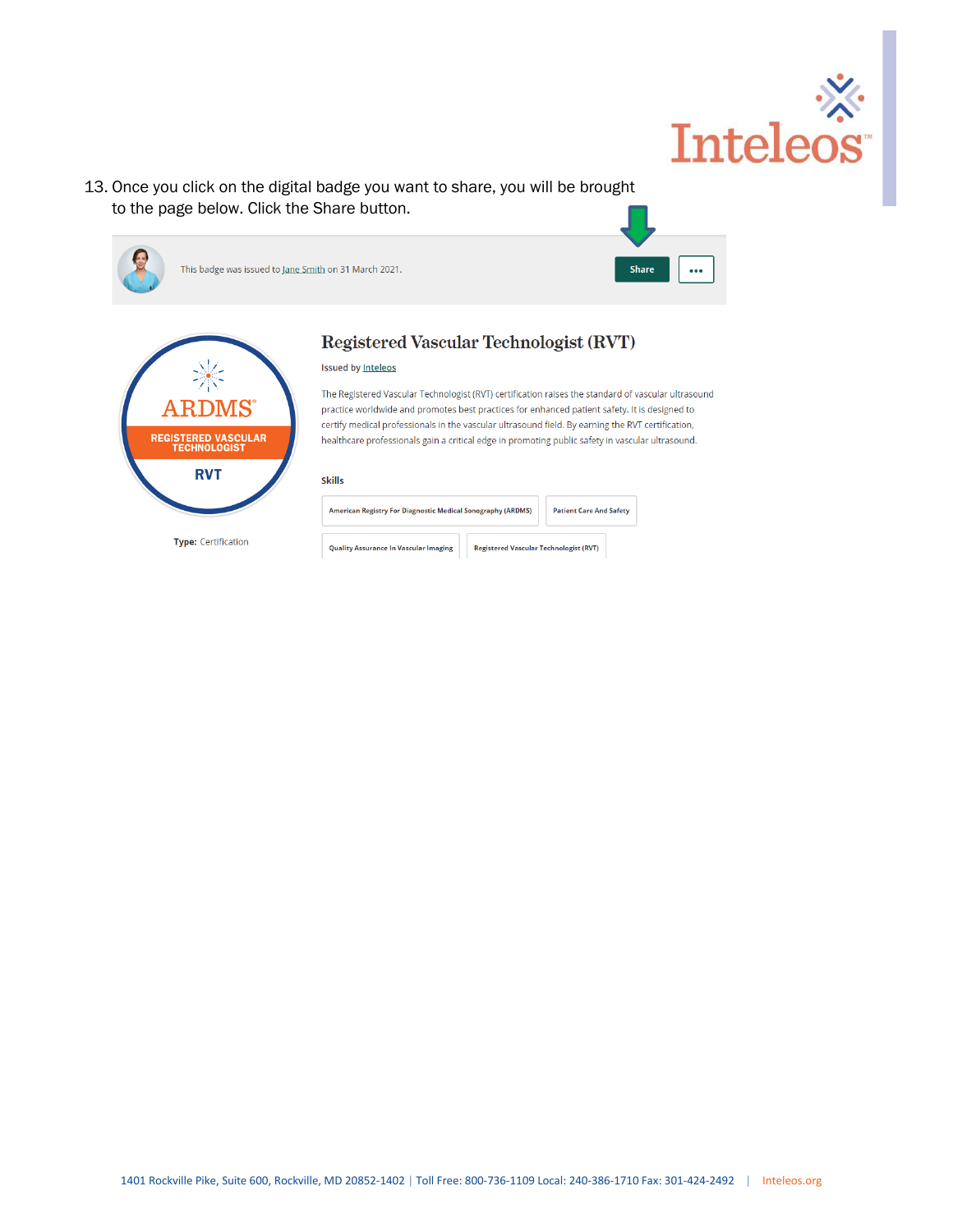

14. Once you click the Share button, you will then be brought to the page below. Click on the Hyperlink option. Copy and paste the digital badge url.

## Share your badge.

Broadcast your achievement to friends and colleagues to get the recognition you deserve.

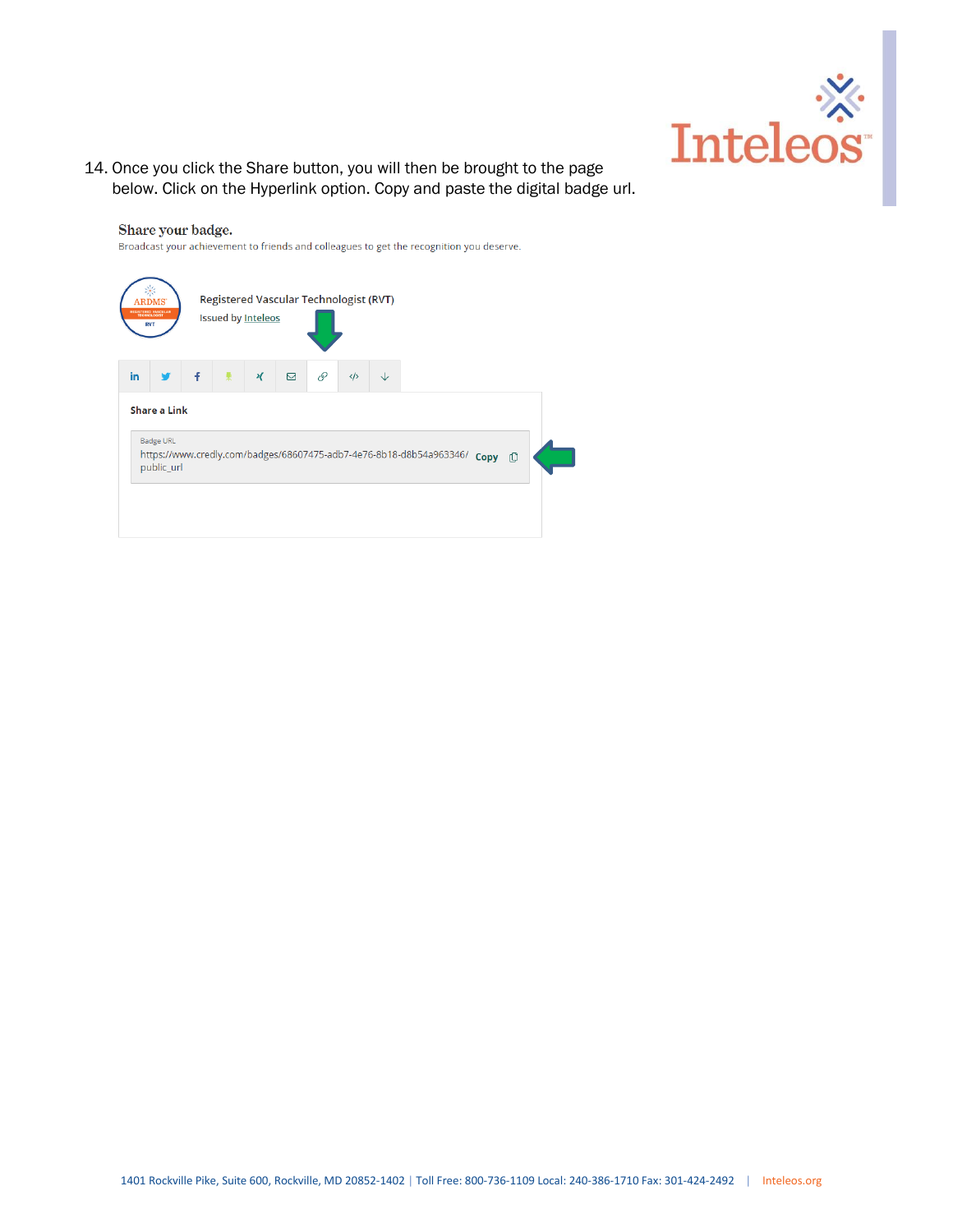

15. Once you have the hyperlink for the digital badge, navigate back to your new signature. Click the Hyperlink button.

| E-mail Signature<br>Personal Stationery                 |           |                                            |                                   |                          |
|---------------------------------------------------------|-----------|--------------------------------------------|-----------------------------------|--------------------------|
| Select signature to edit                                |           | Choose default signature                   |                                   |                          |
| Digital Badge Signature                                 |           | E-mail account:                            |                                   | ▼                        |
|                                                         |           | New messages:                              | Digital Badge Signature           | $\overline{\phantom{0}}$ |
|                                                         |           | Replies/forwards:                          | (none)                            | $\overline{\phantom{a}}$ |
| Delete<br>New<br>Save                                   | Rename    |                                            |                                   |                          |
| Edit signature                                          |           |                                            |                                   |                          |
| $\bullet$ 11 $\bullet$<br>Calibri (Body)<br>B<br>Ι<br>U | Automatic | $\blacktriangledown$<br>巨<br>三<br>$\equiv$ | □ 急<br><b>&amp;</b> Business Card |                          |
|                                                         |           |                                            |                                   |                          |
| Nancy Smith<br>Clinical Manager, Generic Hospital       |           |                                            |                                   |                          |
| Nancy.Smith@generichospital.org<br>000-000-0000         |           |                                            |                                   |                          |
|                                                         |           |                                            |                                   |                          |
|                                                         |           |                                            |                                   |                          |
|                                                         |           |                                            |                                   |                          |
|                                                         |           |                                            |                                   |                          |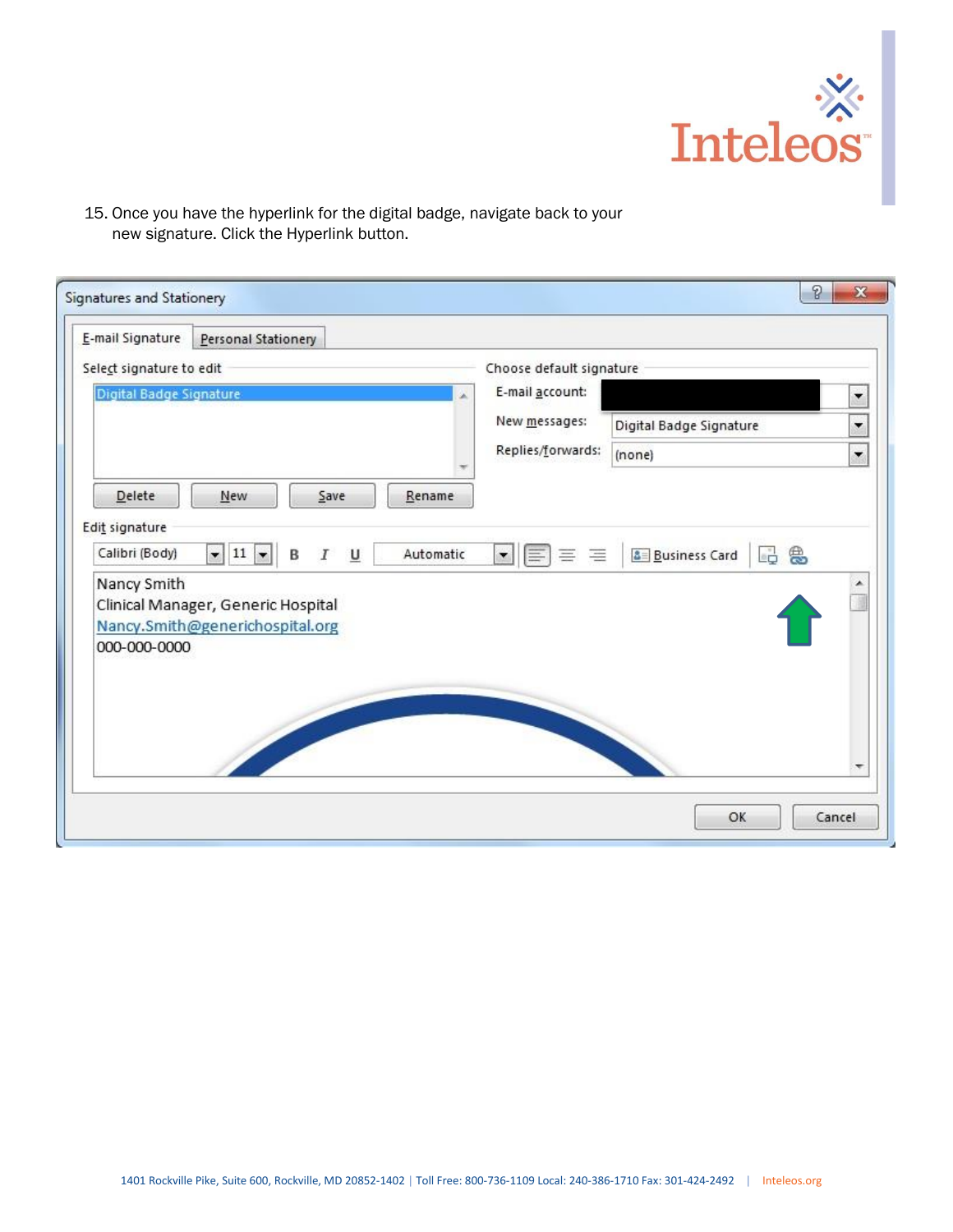

16. Once you have clicked the Hyperlink button, you will be brought to the menu below. Click on the Existing File or Web Page option and then copy and paste the digital badge url in the Address field. Then click OK.

| $\bullet$<br><b>Existing File</b> | Look in:          | My Documents<br>$\overline{\phantom{a}}$                                                                       |              |
|-----------------------------------|-------------------|----------------------------------------------------------------------------------------------------------------|--------------|
| or Web Page                       |                   | <b>Custom Office Templates</b>                                                                                 | Bookmark     |
|                                   | Current<br>Folder | Digital Badging Instructions                                                                                   |              |
|                                   |                   | My Received Files                                                                                              | Target Frame |
| Place in This<br>Document         | Browsed           | OneNote Notebooks                                                                                              |              |
|                                   | Pages             | OSDS_Chrome                                                                                                    |              |
|                                   |                   | $\frac{2}{36}$<br>2017TaxReturn                                                                                |              |
| Create New                        | Recent            | 뻍<br>2018 SonoWorld Advertising GA Stats                                                                       |              |
| Document                          | Files             | ₩Ė<br>2018 SonoWorld GA Stats                                                                                  |              |
|                                   | Address:          | $\mathbb{R}$<br>2019 CBCCT Content Outline<br>aim.com/badges/a8307fd3-c376-4eda-aea3-c47477f9dbe3/public_url - |              |
| $E$ -man                          |                   |                                                                                                                |              |